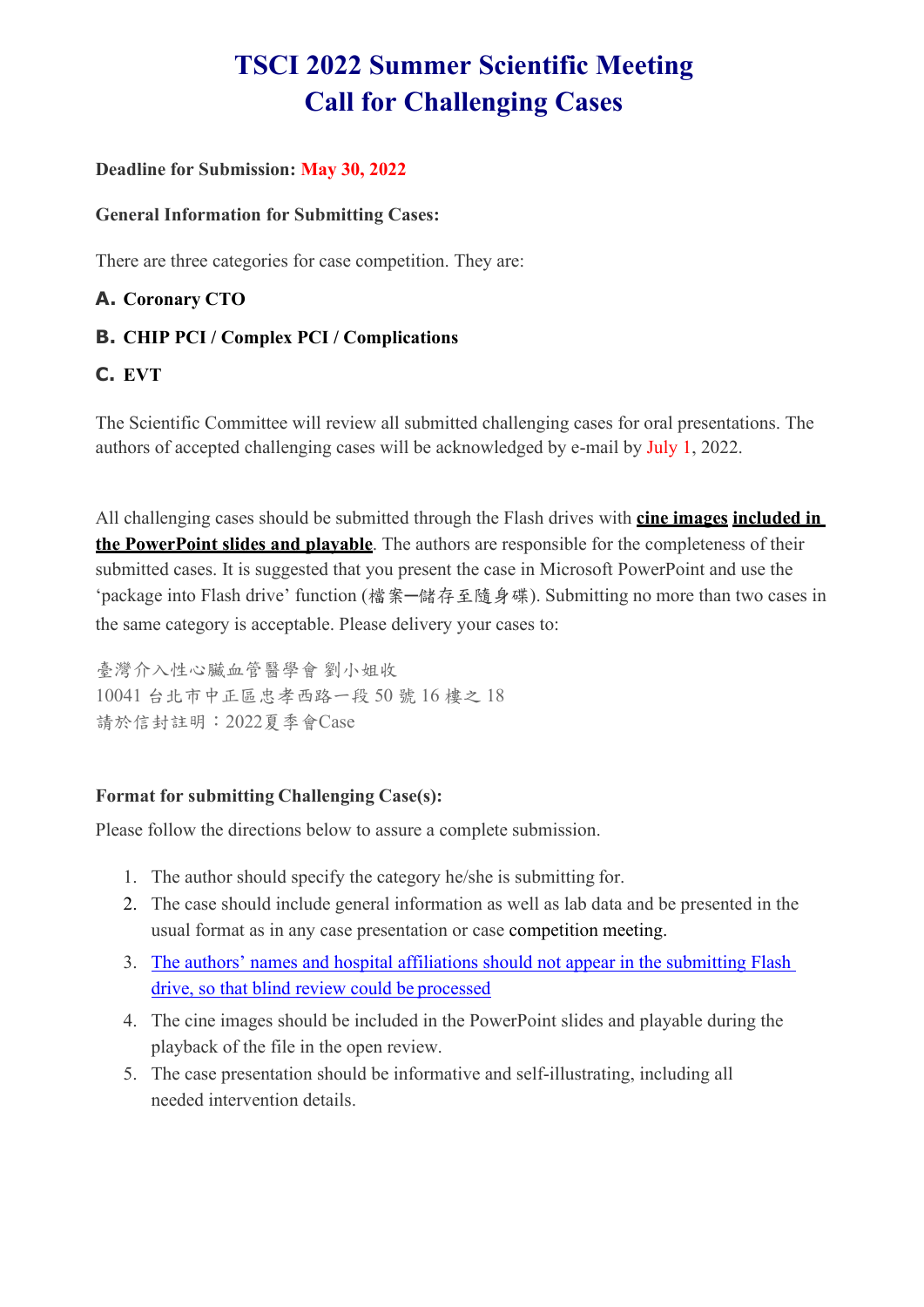#### **Awards**

Evaluation of submissions will be based on quality, clarity, relevance and educational value of their cases. The selection of submitted presentations will be blinded: the Committee will review submissions without access to the authors' name and hospital.

The Scientific Committee will choose four finals for each case competition category for oral presentation in the TSCI 2022 Summer Scientific Meeting. The first place winner will receive an award of 10,000 NTD.

#### **Evaluation Standards**

- Step 1. Submitted Cases Review: Case uniqueness 30%, Skill/logic 50%, Slide 20%
- Step 2. TSCI 2022 Summer Scientific Meeting Case Presentation: Case uniqueness 10%, Skill/logic 40%, Presentation 30%, Slide 20%